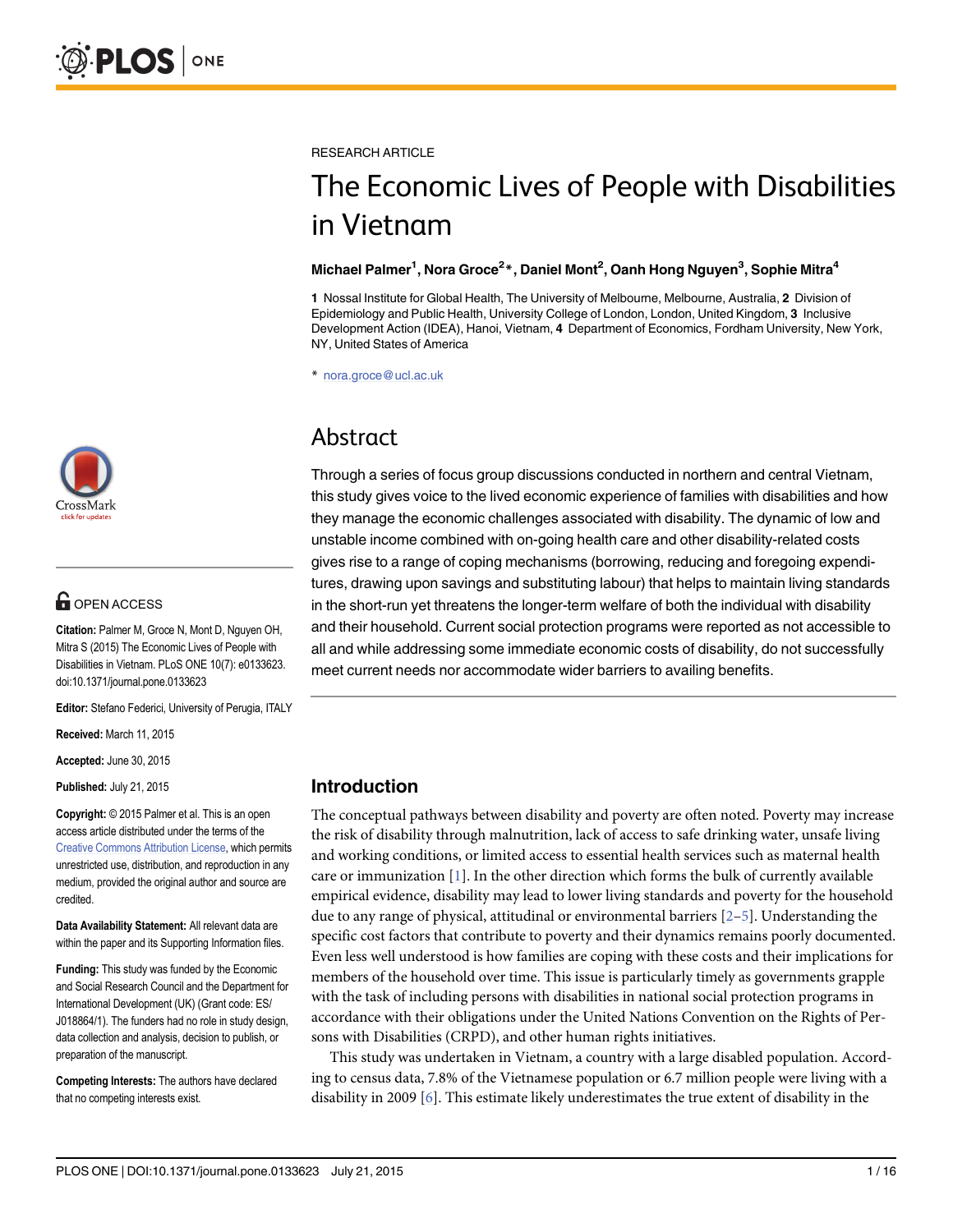<span id="page-1-0"></span>country. Vietnam is a signature member of the CRPD (22 October, 2007) and regional Incheon Strategy (2013–2022), both of which call for a range of social protection supports for people with disabilities  $[7, 8]$  $[7, 8]$  $[7, 8]$  $[7, 8]$ . The government also recently passed a national disability law (July 2010) which outlines the right to state support across a range of sectors including welfare, health care and rehabilitation, education, vocational training, employment, transport, sports and entertainment [\[9](#page-14-0)]. Additionally, persons with disabilities are recognized as one of several social beneficiary groups eligible for state social protections, including a monthly cash transfer, non-contributory health insurance and education assistance [\[10](#page-14-0)–[13](#page-14-0)].

Vietnamese people with disabilities experience higher rates of poverty relative to the wider Vietnamese population when accounting for the additional costs of disability  $[5, 14]$  $[5, 14]$  $[5, 14]$  $[5, 14]$ . To gain a deeper understanding of the relationship between disability and poverty, this study adopts a qualitative approach to the questions of disability costs. The research aim is broadly to aid understanding about the lived economic experience of disability for the household and their expressed needs in light of recent efforts to extend formal social protections to persons with disabilities. Over the period November 2012 to September 2013, seven focus group discussions were held across northern and central Vietnam that addressed the following three key themes and questions: (i) What are the costs associated with disability for the household? (ii) What mechanisms do households use to cope with the costs of disability? (iii) How do available formal social protection supports perform against needs?

The following section, Section 2, provides a background on disability costs and their estimation. Section 3 describes the methodology and study design; Section 4 presents focus group interview results; Section 5 discusses the results; Section 6 addresses study limitations; and Section 7 concludes the paper with considerations for policy makers.

# On the Economic Costs of Disability

The economic costs associated with disability can be divided into indirect and direct costs [\[15\]](#page-14-0). The direct costs associated with disability include both additional expenditures on general items that any household may need, such as health care, transportation and food, as well as disabilityspecific costs such as rehabilitation and assistive devices, personal care assistance, and adaptations to housing and vehicles. Indirect costs do not represent an outlay of money but are foregone benefits (or opportunities) such as lost income of individuals or their caretakers who could not work or worked less due to disability. Lower earning capacity of the person with disability may result from limited work choice, anti-work incentives of government programs, longer amounts of time needed to complete tasks due to disability, or from educational, environmental, or social barriers to employment. Other family members may not be able to undertake paid work or may be restricted in the type, or number of hours of work they can perform due to care-giving responsibilities. Opportunity costs in foregone income for carers can be distinct from the actual number of hours spent care-giving. Having to care for a family member a few hours a day can preclude paid work, depending on the flexibility of scheduling. The full costs of care-giving might not be felt in economic terms until the future. For example, evidence shows that Vietnamese children with disabled adults in their household are significantly less likely to attend school [\[16](#page-14-0)].

Researchers have developed several different methodologies to estimate direct and indirect costs. We briefly summarize the key methodologies currently in use with a focus on direct cost estimation which forms the bulk of the literature. One approach is to directly measure consumption patterns in health and non-health expenditures between persons with and without disabilities whilst controlling for other sources of variation [[2](#page-14-0), [19](#page-14-0), [20](#page-14-0)]. The limitation of this methodology is that studies are based on household expenditure survey data collected for the general population, where disability-specific expenditures are not itemized in the survey.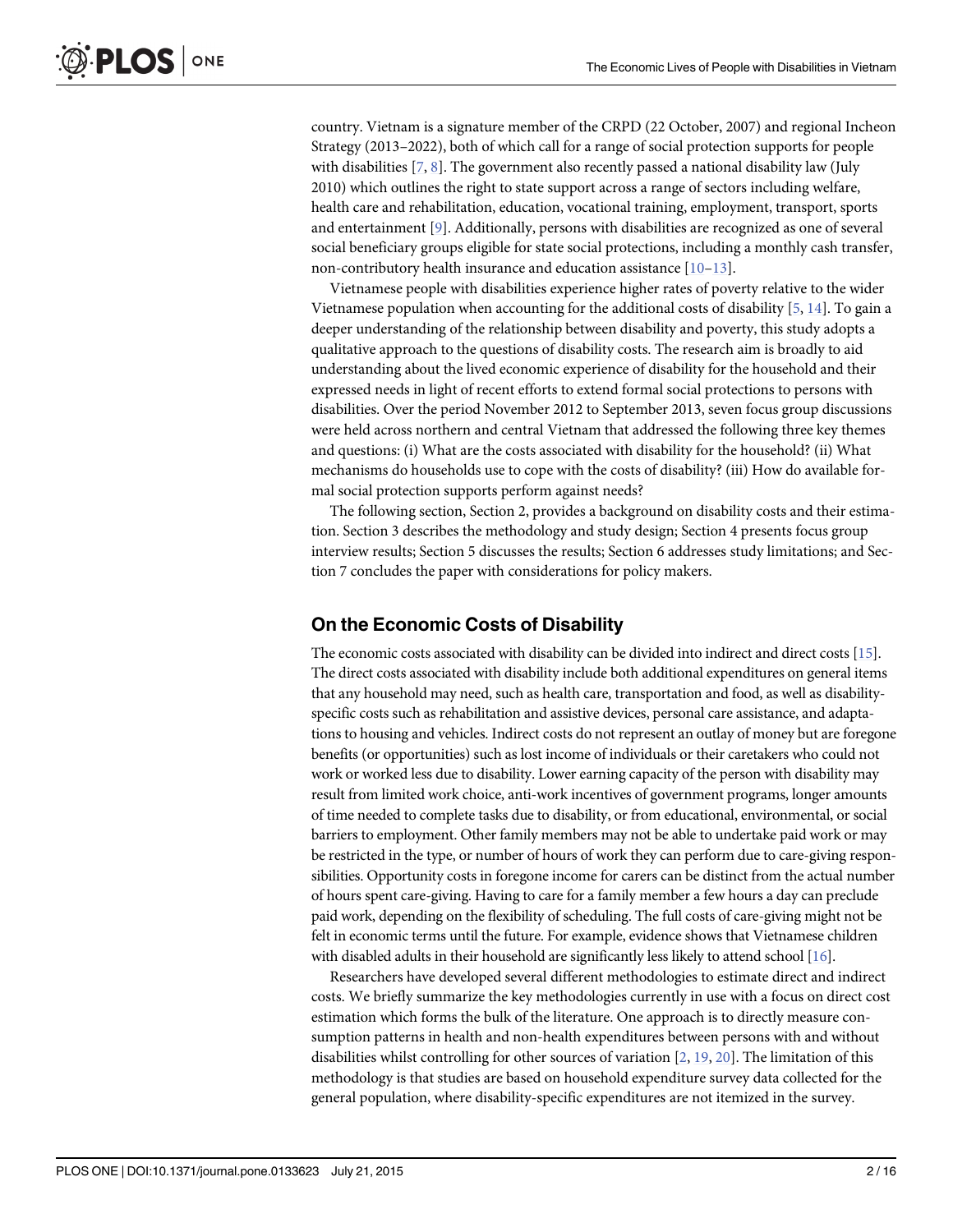<span id="page-2-0"></span>Furthermore, expenditure item prices are assumed to be consistent across the population when a person with a disability may require more costly transport associated with the purchase due to taxi hire, for example. Moreover, costs are actual reported expenditures and thus require that items are available, accessible and affordable, which is particularly problematic in low- and middle-income country (LMIC) settings.

A recent and growing body of studies has adopted an indirect method to estimate disability costs known as the Standard of Living (SOL) approach [\[5](#page-14-0), [14](#page-14-0), [17](#page-14-0), [18](#page-14-0), [21](#page-15-0)-[24\]](#page-15-0). Because it is an indirect method the SOL approach does not identify the specific items which contribute to additional costs but rather estimates costs overall and how they can vary across the disabled population (e.g. by impairment severity and type, life cycle, geographic location). The approach imputes as disability costs the extra income required for a person with disability to reach the standard of living of an equivalent person without disability. Most applications use material indicators of SOL, such as assets, and thus do not capture non-material aspects of welfare such as community participation. It is also assumed that each member of the household shares the same standard of living which is questionable in view of reports of households diverting resources away from disabled members in favour of non-disabled members [\[25,](#page-15-0) [26\]](#page-15-0). Furthermore, living standards are assumed to increase with income irrespective of disability status which is also questionable given the likely barriers faced by disabled people in converting income into life quality, referred by Amartya Sen as the 'conversion handicap' [\[27\]](#page-15-0).

The above methods do not account for opportunity costs with respect to the loss of income due to disability and care-giving within the household–the 'earning handicap' as Sen puts it  $[27]$  $[27]$ . One straightforward approach in the literature is to compare head-count income poverty rates for disabled versus non-disabled households. This approach is problematic in LMIC contexts due to unreliability in the report of personal and household income associated with agrarian or informal labour markets and the high variability of income sources. Consequently, household consumption expenditure is commonly used as a proxy for permanent income and is divided by the number of household members to derive an individual income measure. Income is assumed to be equally distributed among disabled and non-disabled members of the household and therefore likely underestimates the extent of income poverty experienced by persons with disabilities. In a study of 15 LMICs, in only 3 countries were persons with disabilities found to have a higher rate of income poverty than persons without disabilities [[2\]](#page-14-0). It is noted that the study finds a closer relationship between disability and multi-dimensional measures of poverty compared to proxy income based measures. The equivalisation of household income furthermore does not account adequately for the opportunity costs in income experienced by other household members due to care-giving responsibilities, similar to methods which attempt to estimate the income loss attributable to productivity gaps between disabled and non-disabled people [\[28](#page-15-0)].

In spite of the challenges in estimating the indirect costs among households with disabled members, the rate of income poverty is invariably increased when the direct costs of disability are taken into account  $[5, 17, 23, 24]$  $[5, 17, 23, 24]$  $[5, 17, 23, 24]$  $[5, 17, 23, 24]$  $[5, 17, 23, 24]$  $[5, 17, 23, 24]$  $[5, 17, 23, 24]$  $[5, 17, 23, 24]$  $[5, 17, 23, 24]$ . The SOL approach has been used to expand the concept of poverty beyond conventional income or consumption based constructs. The rationale is that standard poverty lines which assume that the minimum basket of resources encapsulated in the poverty threshold is sufficient to meet basic needs are insufficient for persons with disabilities because of the additional disability-related expenses. By failing to take account of these costs, standard poverty lines routinely underestimate the degree of income deprivation among the disabled population. For example, in Vietnam, the extra costs are estimated at 11.5% of income. Once these extra costs are taken into account, the poverty rate of families with disabled people increases from 17.6% to 22.3% [[5](#page-14-0)].

Prevailing quantitative methodologies fail to provide a full picture of disability costs, the inter-connecting relationships of costs and their effect on the individual and household. The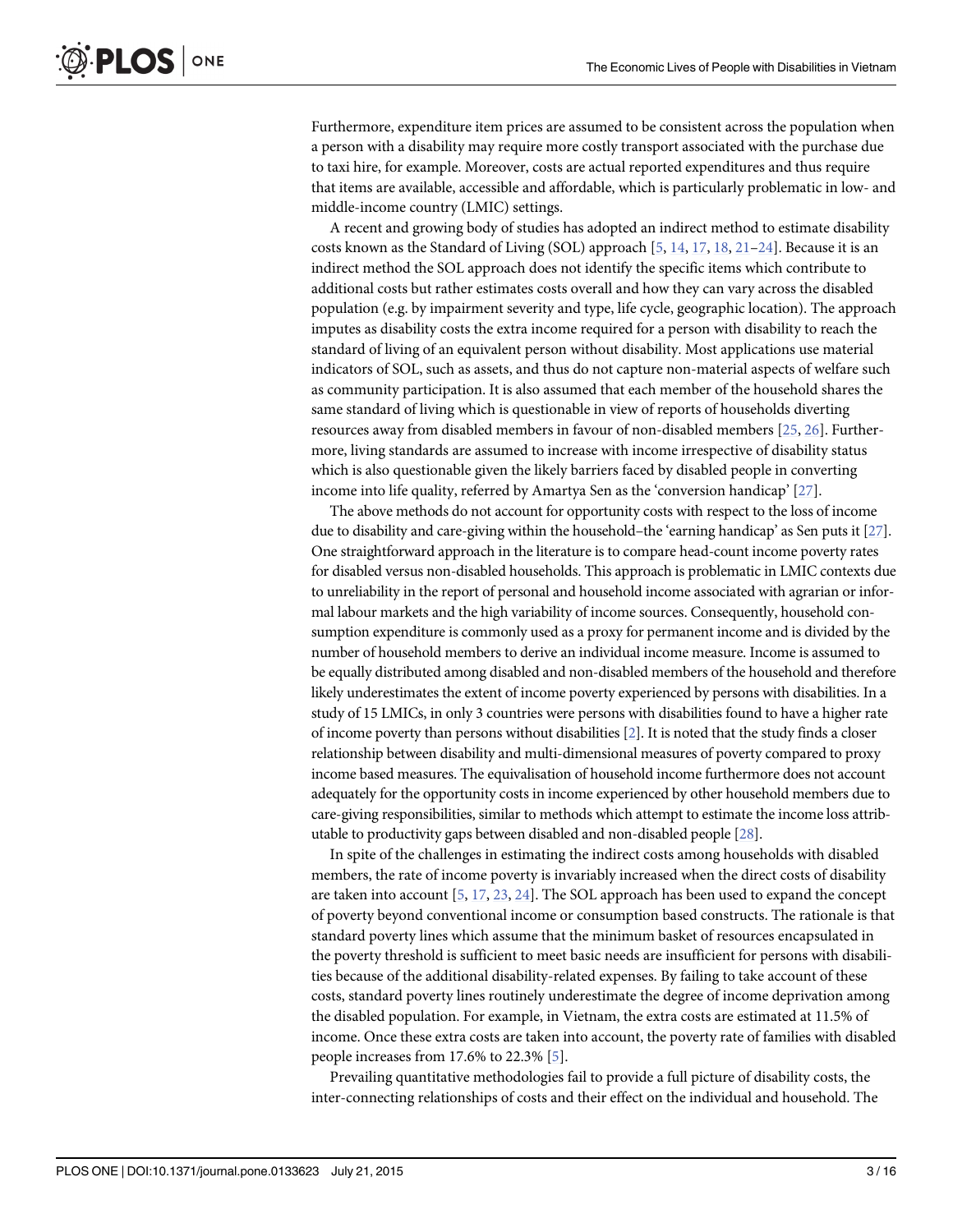<span id="page-3-0"></span>purchase of a wheelchair, for example, may reduce indirect costs on the household by leading to improved scores in independence (as measured by a care-giving support scale) and levels of employment and income [[29\]](#page-15-0). How individuals and families negotiate competing economic demands, particularly when money and resources are most limited, are furthermore not explored. A small number of studies have recently examined the impact of household coping mechanisms [\[30](#page-15-0)–[33\]](#page-15-0). The studies are quantitative in nature and thus limited by the data under study. Disability measures are imperfect and narrow in scope (e.g. the number of days unable to perform regular activities, such as employment or education, due to illness or injury in the past month), as is the range of coping mechanisms (reallocation of expenditures, loans and sale of assets). Like the majority of disability cost estimations, the time under study (2–4 years) is also unsuited to assess the longer-term impact on household welfare which is problematic since disability is often a long term or life-long condition as distinct from more transient health conditions.

For the above reasons, we undertook a qualitative study of disability costs in Vietnam. Using a series of focus groups, we give voice to the lived economic experience of families with disabilities and how they balance competing demands on household incomes. In light of the recent efforts on the part of the Vietnamese government to protect and promote the rights of persons with disabilities, we further asked study participants whether and how current social protection schemes contribute to improving the economic status of the household. Our approach suffers from the same limitations as other subjective approaches that rely upon expert panels, or disabled persons themselves, to assess disability costs [[17](#page-14-0)]. Reported costs will depend upon the nature and severity of impairment, as well as other individual, household, and community level factors, and there exists no counterfactual from which to level disability costs.

#### Methodology and Study Design

Ethical approval for the study was obtained from the University College of London (No.:1967/ 005). Because of low literacy levels in the population under study, informed verbal rather than written consent was anticipated and applied for as part of our ethical approval process. Verbal consent was approved by the UCL Institutional Review Board and obtained from all study participants in accordance with verbal consent procedures and capacity to consent as determined by legally authorized disabled people's organizations. Parental or next of kin consent was obtained for persons under age 18 and all consent was documented on record.

A pilot focus group discussion (5 participants) was conducted in Da Nang city in November 2012 by two of the authors of this paper (MP, DM) at the central region office of Vietnam Association for the Handicapped (VNAH). Building on this, in September 2013, a series of six focus groups (72 participants) were organized in and around Hanoi in collaboration with research partners Inclusive Development Action (IDEA), a disabled people's association, and the University of Labour and Social Affairs (ULSA), the university arm of the Ministry of Labour, Invalids and Social Affairs which is responsible for the implementation of the national disability law. The six focus groups in the northern location were evenly divided into an urban ward in Hanoi (Đống Đa) and a semi-urban district outside of Hanoi (Thanh Trì) because we believed that economic costs and concerns might vary in these different localities e.g. labour markets and services (health care, care-giving, public transportation) are more limited in semiurban and rural areas, for example.

All participants of the study were identified through local disabled people's associations since we wanted selection to be based upon people's own understanding of disability in their lived environment rather than legal or survey definitions so as to provide a nuanced understanding of how the heterogeneous nature of disability impacts the economic lives of families. Among the 77 participants recruited, the vast majority (68) were persons living with a disability of working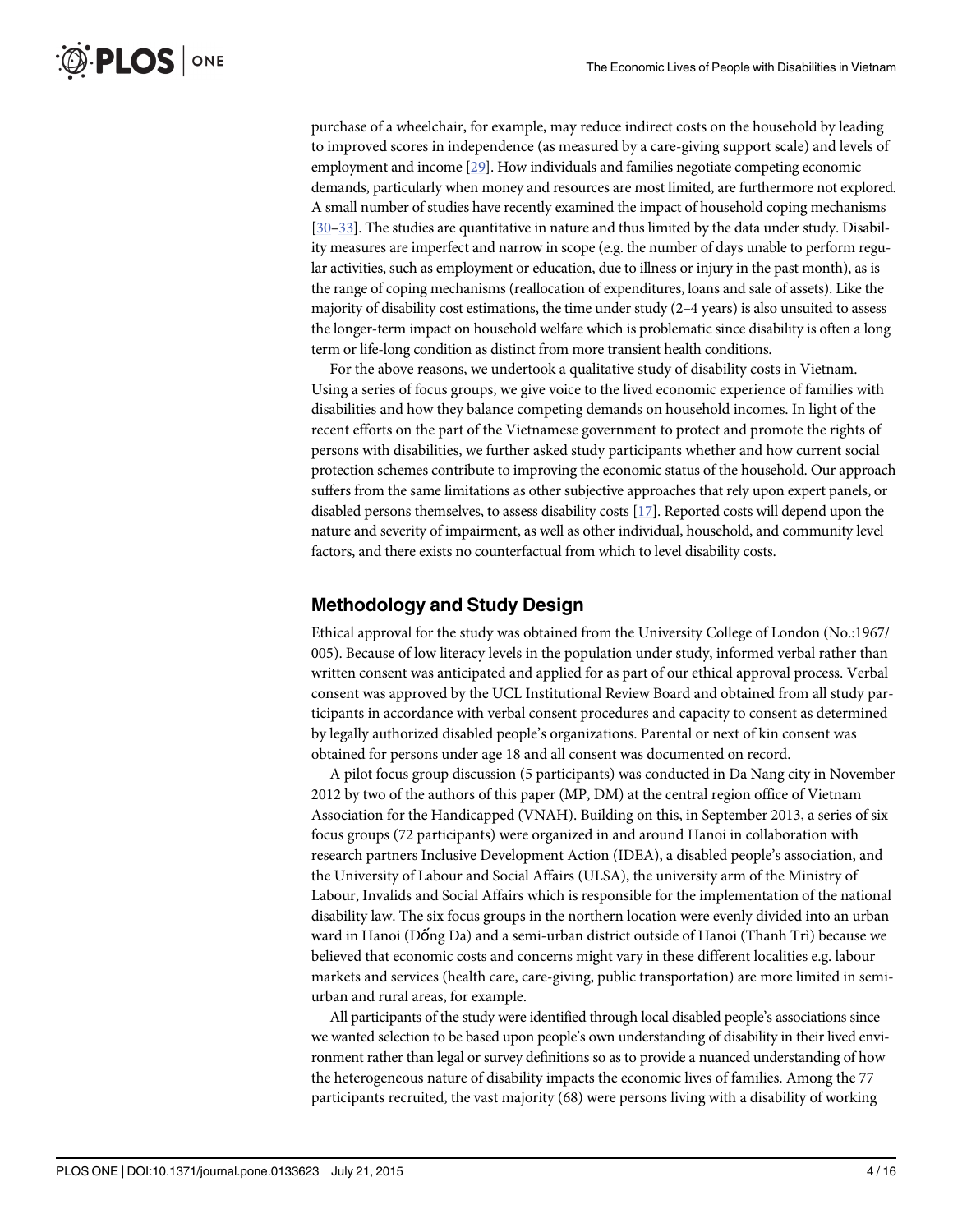<span id="page-4-0"></span>age (range 17–65 years) as we wanted to better understand the economic priorities and concerns of disabled adults from their own perspective. The other nine participants were the parental guardians of persons with disabilities, including mothers or grandmothers of four children with disabilities (aged 5–7 years) who spoke specifically to the costs associated with raising a child with a disability.

Where possible, participants were selected evenly on the basis of disability type and gender. Thirty-nine of the 77 participants were female (51%). A breakdown of the participants by disability type and location is provided in Table 1. Over half of the participants had physical disabilities and approximately one third had sensory disabilities, with the remainder having mental disabilities as the main disability. Mental health disabilities were divided according to Vietnamese terminologies: trntalệ chậm phát triển (learning or developmental disabilities), thiếu năng trí tuệ (intellectual disabilities), and hội chứng tự kỷ (austism spectrum disorder). Autism is classified as distinct from mental health disabilities in Vietnam [[34](#page-15-0)].

Where possible, focus groups were organized to elicit information from participants within the same disability type so as to make participants feel more at ease and foster a rich discussion. This included a deaf group (with sign interpreter) in Đống Đa, a group of individuals who were blind or vision impaired in Thanh Trì, and a group with physical disabilities in each of the three locations. Two groups contained a mix of people with different disabilities in the northern locations.

Questions for the focus groups were developed from reviews of the literature and institutional knowledge of the policy context in Vietnam as well as previous in-country fieldwork on disability by two of the co-authors (DM, MP). To ensure clarity and cultural appropriateness, the questions were reviewed by research partners. Focus groups were conducted by a research team member from IDEA and ULSA, with one additional team member observing and taking notes. The discussions were digitally recorded, transcribed and thematic content analysis was performed. The key themes and quotes that emerged were then summarized and translated into English. Four key themes and linked sub-themes were identified from the discussions and are presented in the following section.

# Findings

#### Indirect costs

Indirect costs for persons with disabilities. The vast majority (88%) of disabled workingaged participants in our study were working. Due to the existence of multiple barriers in entering the formal labor market, persons reported that they often had to create their own jobs in the informal sector. Jobs were typically low-skilled such as small shop vendor, tailor, laborer, agricultural worker, handicraft worker or masseuse. The income derived from these jobs was low and unstable and often insufficient to meet expenditure needs:

| rable 1. Toous group participants by disability domain and men new location. |                |                  |          |       |
|------------------------------------------------------------------------------|----------------|------------------|----------|-------|
|                                                                              | Hanoi          |                  | Da Nang  | Total |
|                                                                              | Dong Da        | <b>Thanh Tri</b> |          |       |
| <b>Mobility</b>                                                              | 20             | 18               | 5        | 43    |
| Visual                                                                       | 4              | 9                | 0        | 13    |
| <b>Hearing</b>                                                               | 9              | $\bf{0}$         | $\bf{0}$ | 9     |
| Speaking                                                                     |                | $\bf{0}$         | $\bf{0}$ |       |
| Intellectual                                                                 | $\overline{2}$ | $\overline{2}$   | $\bf{0}$ | 4     |
| Developmental                                                                | $\overline{2}$ | $\overline{2}$   | $\bf{0}$ | 4     |
| Autism                                                                       |                | $\mathbf{2}$     | $\bf{0}$ | 3     |
| Total                                                                        | 39             | 33               | 5        | 77    |
|                                                                              |                |                  |          |       |

Table 1. Focus group participants by disability domain and interview location

doi:10.1371/journal.pone.0133623.t001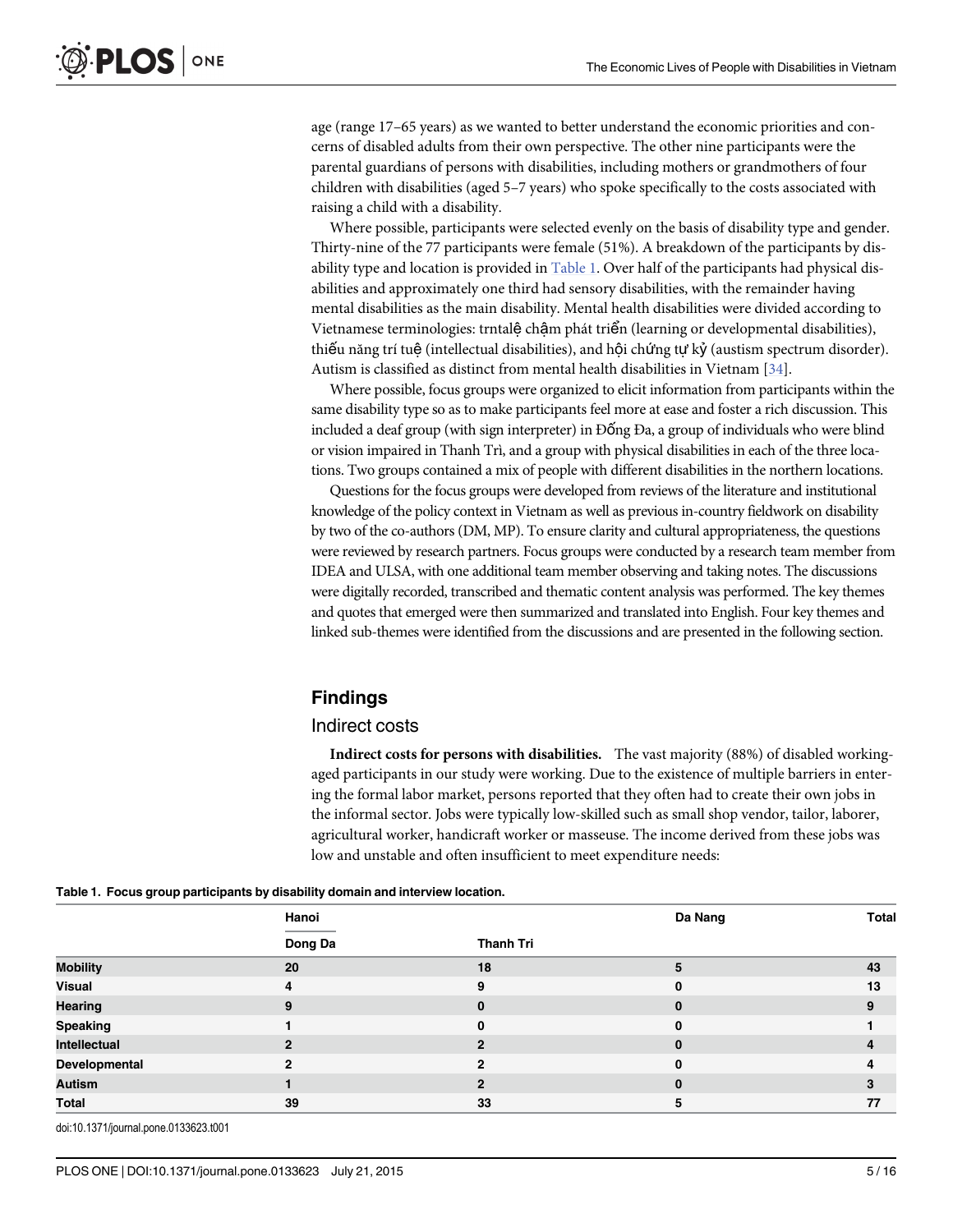There are some jobs that I can do but the income is so low that it does not meet my economic needs.

Sometimes I have work, sometimes I don't. We are a family of four with two children going to school. Because of unstable income and school fees are very high, economic challenges are always greatest for our family.

Limited education and lack of professional training certificates were repeatedly cited as barriers to entering the work force. As one young man with a hearing impairment said: "Most of us have not finished secondary school... in today's competitive labour market this is very difficult." Due to a lack of sign-interpreter supports in the classroom, and accessibility to hearing aids, it was difficult for deaf people to progress beyond primary school.

But even when people with disabilities had achieved higher qualifications, discrimination by employers was perceived as the greatest barrier to securing paid employment.

When arriving at an interview, I was told that they had found someone already. They said this maybe because they saw me as having difficulties in speaking and in weak health.

I studied pharmacy but I cannot find work as a pharmacy assistant. Nobody will employ me. I want to open my own small pharmacy shop but I do not have the capital.

I tried to create conditions for him (son) to continue studying at technical college in IT and he graduated with average marks. But when he applies for jobs, employers only encourage him, they never accept him.

Another barrier identified was that persons with disabilities repeatedly reported that they were anxious to work, but family members often did not believe in the self-reliance and work capability of members with disabilities, reflecting broader restrictive societal views on what persons with disabilities can do.

Teaching him how to take care of himself and how to maintain personal hygiene are already high hopes...I don't dare hope that he is capable of working.

People look down on us. When people see me, they ask me whether I could do anything and I tell them that I can do whatever you can do. You do it your way and I do it my way.

Hearing and speaking people always think our (sign) language is a joke, a humorous thing to make people laugh. But I don't think so. I think that is wrong.

Indirect costs for non-disabled household members. The majority of study participants did not have high carer support needs but often required transport or had to be accompanied by a family member when out and about in the community. The need for such support was an ongoing drain on carers' time and infringes upon their work schedules. For these study participants, care-giving duties were incorporated into the daily domestic duties of other family members.

It is very difficult to get permission to be late 2 hours for work to take my child to acupuncture. I must work over lunch and stay back late. I don't dare ask often because I am afraid that I will lose my job.

I am retired but I cannot do relief teaching and my monthly pension is low, 3 million (dong) per month, because I have to spend all of my time taking care of my son, taking him to school and to the hospital for check-ups.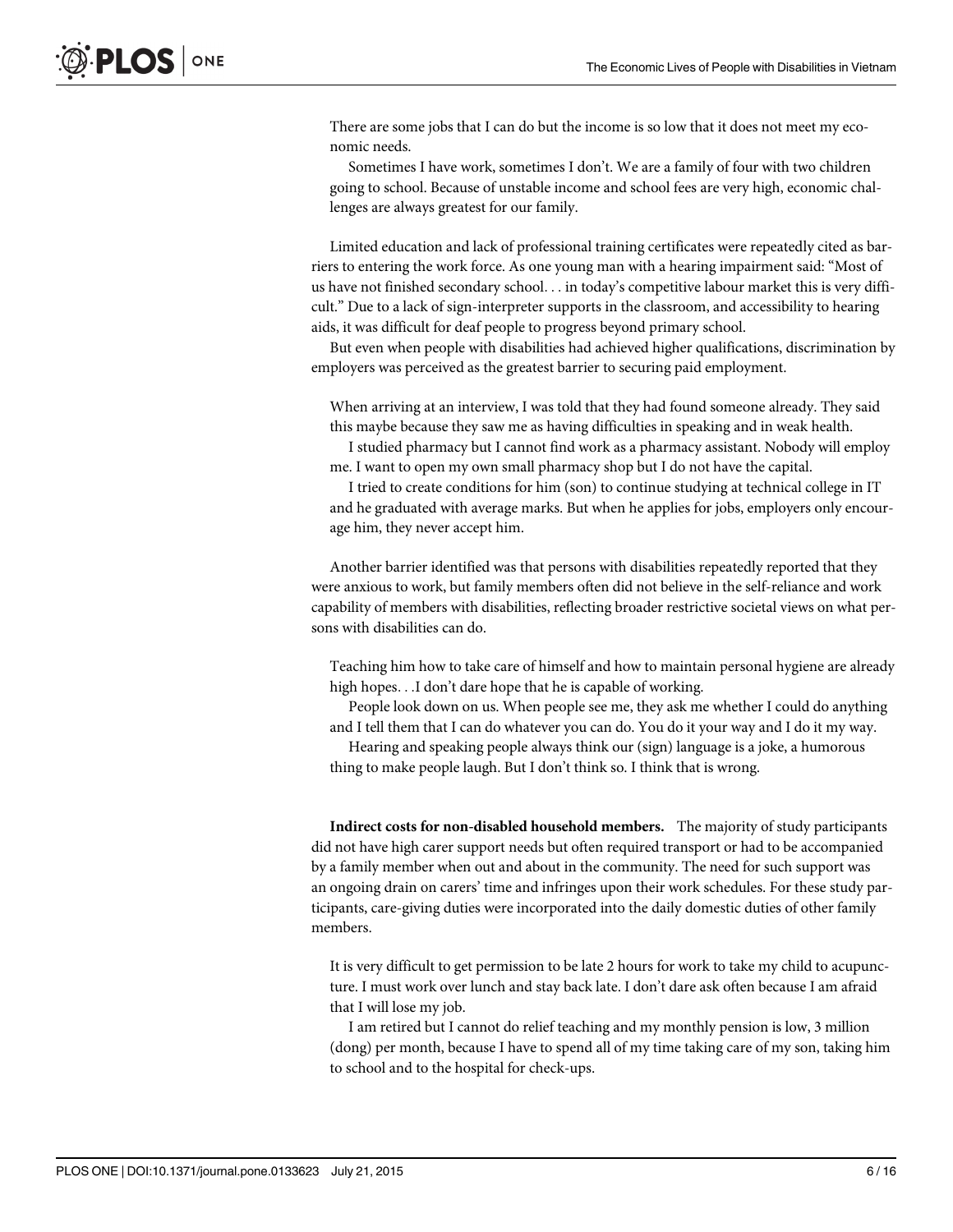<span id="page-6-0"></span>In some cases the indirect opportunity costs of care-giving responsibilities were substantial, resulting in the partial or complete loss of income.

When I found out that my child had autism from the age of three, I quit my job to take care of him carefully.

I retired early to take care of my 30 year old son who has cerebral palsy and my grand child who has autism and hyper activism.

#### Direct disability costs

Respondents reported a series of disability-related expenses clustered around several key topics that consistently proved a drain on household budgets. Hospitalization, school fees, and purchase of an assistive device or adaptation of a vehicle were large periodic expenses for some participants. More commonly, it was the relatively smaller on-going expenses associated with disability including medication, rehabilitation, travel, and private tuition that accumulated over time and proved to be costly for families.

Health care. Health care and related costs were consistently identified as the most burdensome. Episodic costs associated with hospital visits were compounded by costs associated with the hiring of a private taxi or specialized vehicle, as well as accommodation costs for accompanying family members to take care of the person with disability whilst in hospital which is common due to limited nursing staff. Medication and rehabilitation were considerable on-going expense for many families, with several families reporting monthly medication expenses in excess of 1 million dong or over one-third of the minimum wage (2.7 million dong in greater Hanoi [ $35$ ]; 1 USD  $\approx$  22,000 dong). As one blind respondent said, "Every time my eyes are sore I must buy some medications... it is not a small amount from my little income."

Rehabilitation. Rehabilitation services are currently limited to basic physical rehabilitation services with orthopedic, speech and language, and occupational therapies in short supply across the country. Such services are for the most part only available at provincial level hospitals with a small number of beds relative to needs. In the province of Bac Ninh, for example, there are 200 hospital beds reserved for rehabilitation services including 150 beds at the provincial rehabilitation hospital and 50 beds in the rehabilitation wing of the main provincial hospital. Approximately half of the provinces in Vietnam have a rehabilitation hospital and each has a rehabilitation ward in the provincial level hospital. To claim rehabilitation services under insurance one must obtain a referral letter from the registered health facility or else incur a copayment of 50%. As one respondent put it, "to receive the quality care you must have a letter of referral but to obtain this you need to have a good relationship with the doctor. If you do not, then it is difficult to get the letter." A community-based rehabilitation (CBR) model is being developed across the country but is currently on a small scale. The primary rehabilitation services accessed by participants in our study were acupuncture and acupressure services, available in traditional medicine departments of district level hospitals and private outpatient clinics.

Assistive devices. The most common assistive devices identified by participants were basic and included walking sticks, crutches and spectacles. There is a large unmet need for assistive devices, particularly prostheses, wheelchairs and hearing devices. Such 'modern'assistive devices are not easily accessed and are prohibitively expensive:

It's very difficult for me to pay for general medical expenses and I am incapable of buying modern hearing aid devices.

Mobile phones have to be designed specifically for us, not every blind person can find or afford them.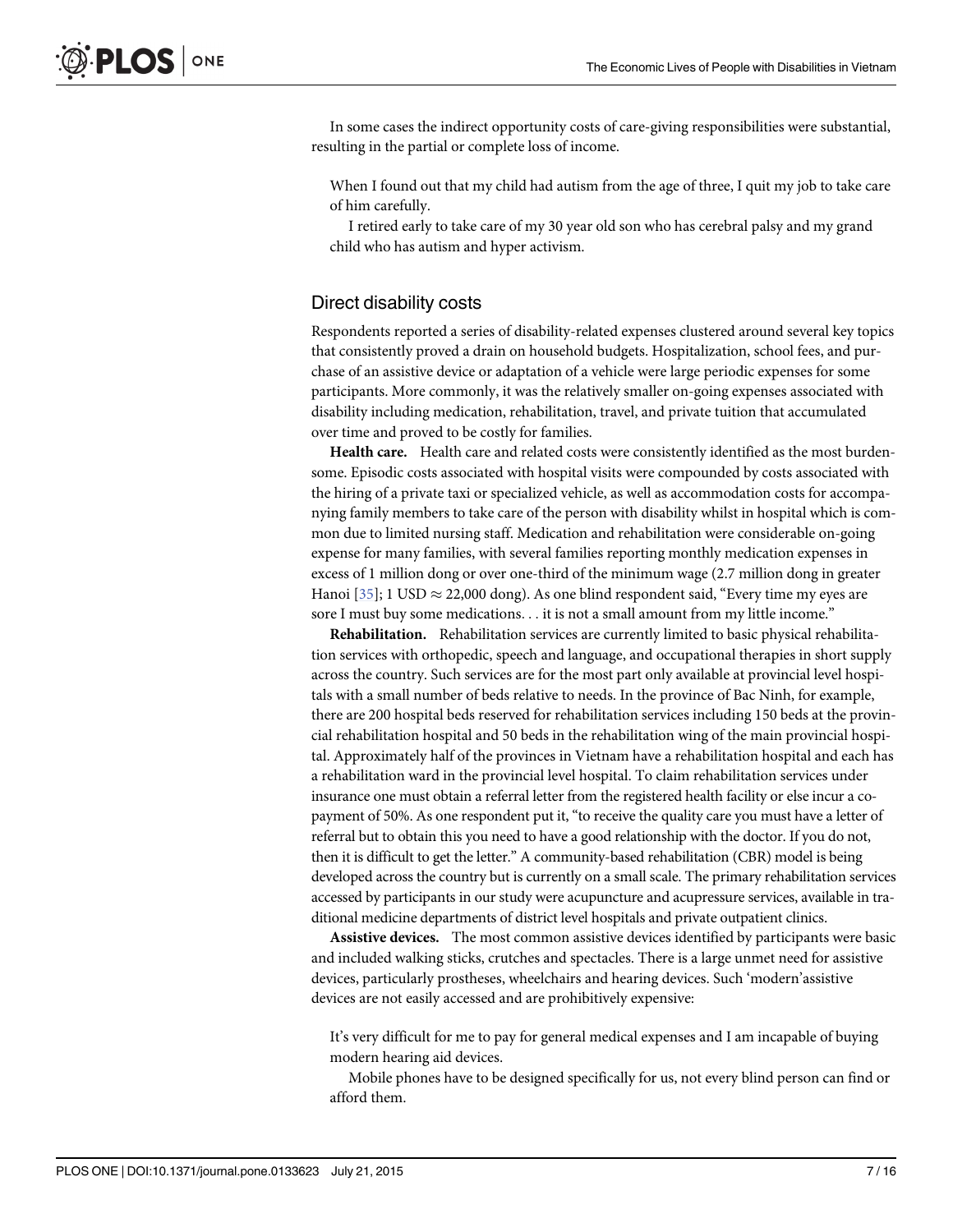Assistive devices also entailed periodic costs for repair and replacement. One participant from Da Nang reported prostheses purchases totaling over 6 million dong or 2.5 months equivalent minimum income every three years [[35](#page-15-0)]:

I have to buy a walking stick to support me. It costs around 120,000 dong or 150,000 dong and it needs to be replaced every six months.

Every three years I must replace the prosthetic pieces at a cost of 2.1 million dong for the groin piece and 4 million for the knee piece. In addition, I must spend approximately 800,000 dong per year on bandages and shoes for my disability. I have a health insurance card but I must pay everything myself.

Transportation. Outside of health-related expenses, transportation costs for taxis or motorcycle taxis were an on-going concern for many participants, over half of whom had mobility disabilities. Costs are attributable, to some extent, to difficulties in accessing public buses, lack of assistive device technology and motorized tricycles that would increase ability to travel within and beyond their communities. As a consequence, the ability to travel to work, to do errands or to seek medical care was limited by affordability of transportation. Family members were often relied on for transport, which carries a further and often forgotten cost for the household.

I had an accident recently. It affected my legs so I have to use a motorbike taxi to get around. However, it's quite expensive. It costs about 10,000 dong per kilometer.

I would like to buy a three wheel motorbike but they are very expensive, it costs an additional 4–5 million dong to adapt a two wheel motorbike. Instead, I must rely on my brother to transport me around on his motorbike but I feel like a burden to him.

Education. Focus group participants routinely reported economic limitations based on lack of education and vocational training earlier in life. The small group of mothers and grandmothers of disabled children who participated in focus groups shed additional light on this, reporting barriers to entry into public schools for children with disabilities. Because many disabled persons continue to be denied access to public schools many families are forced to seek alternative education for their disabled child through special schools or private home tutors. These are associated with significantly higher fees that are not affordable by all households, and represent a significant drain on household resources over a period of years.

I was faced with lots of difficulties when trying to enrol my child into a public school. Private schools or special schools have high fees, not all households can afford to go to such schools.

My child has autism and cannot join public schools with normal fees. She has to go to special schools or have a private home tutor which is much more expensive. It costs about 4–5 million (dong) per month.

I must hire a private tutor for my child which costs 200,000 dong per hour. Every month, I must pay about 3 million dong for my daughter's medicine, reflexology and her school fees.

The topic of vocational education/training was a greater concern in the focus groups due to the working age of most participants. Here again, few people had benefited from public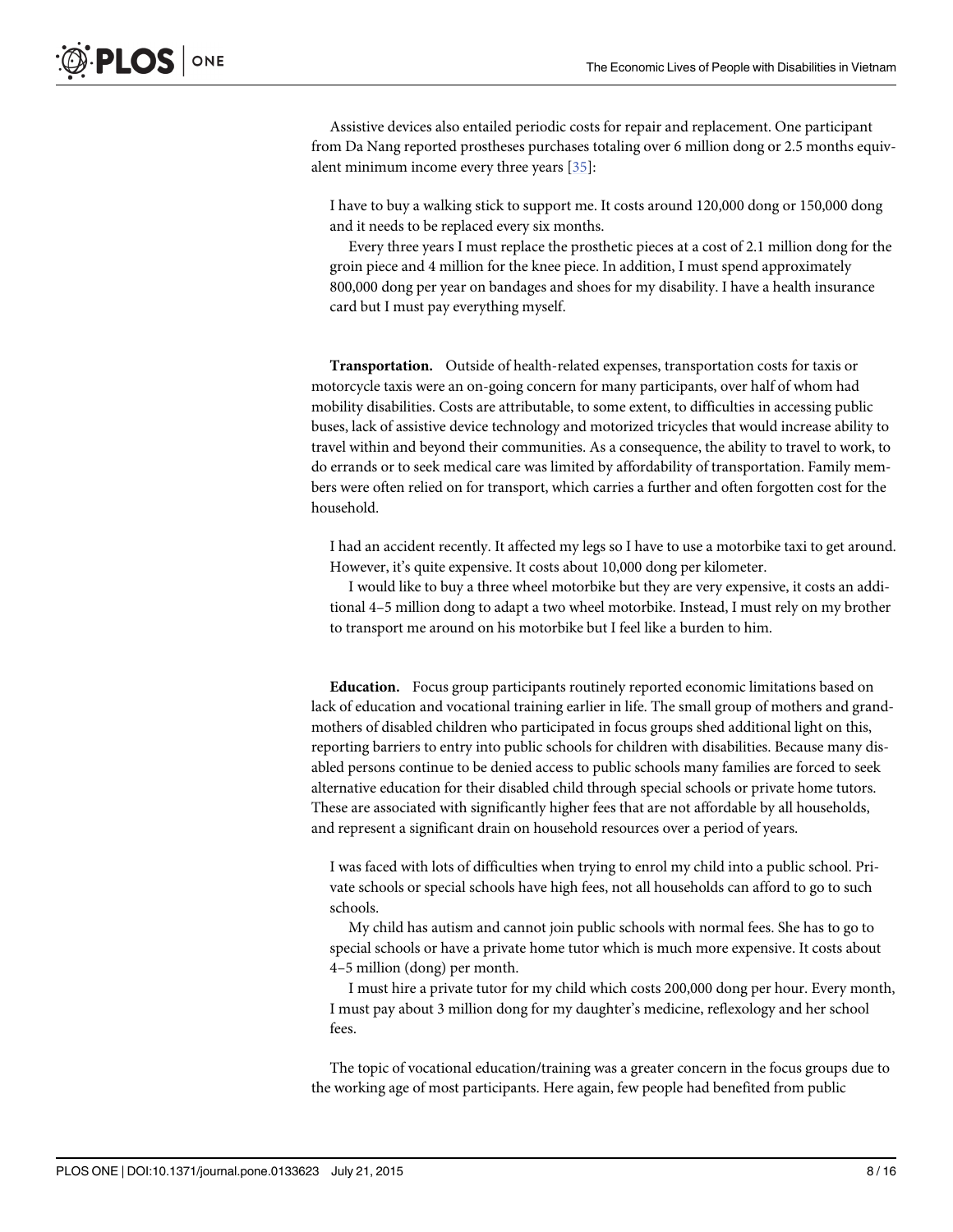<span id="page-8-0"></span>vocational training programs. Instead they had to seek private vocational training (where available) which were reported as limited in scope and in some cases, prohibitively expensive. One focus group participant gave as an example:

There are not many (training) choices for us, even to complete the massage certificate costs 3 million dong which is not affordable to everyone.

Household coping mechanisms. Borrowing was a primary mechanism through which families coped with the major costs associated with disability. The majority of participants were able to access finance from state subsidized money lenders or the local disabled people's organization at a low rate of interest to start a business to generate more permanent income. Interest-free loans were secured from relatives and friends to pay for periodic medical or school fees. Difficulties in securing credit from formal money lenders was also mentioned:

If a person with a disability is not affiliated with an association (disabled person's association), nobody dares to lend him money, even as little as 1 million dong.

Other coping mechanisms reported were drawing upon private savings and substituting labour within the household, but these were less common. Households commonly had few savings to withdraw ("How could I possibly have savings?"). Labour substitution within the household related mainly to off-farm seasonal work in low-skilled manual jobs which were characterized by low and irregular income therefore supplemented household income only marginally.

I cannot do any work, I have a big family with three children going to school. My wife struggles alone to raise the family. Our main income is from agriculture. Between crops, my wife has to find other manual jobs to earn more income. However, income from these sources is low and unstable.

Individuals and families routinely reported cutting-back on, or foregoing, disability-related expenditures.

The fees for every time I have an operation are very expensive and I must pay everything. I have had four operations already and for two years I have not been to see a doctor after the last operation because I am afraid that I will have to have another operation and I do not yet have the money.

...the medicine for his brain is 2 million (dong) for one time so I only buy it occasionally.

I must pay 4 million dong per month for my child's school fees...after one year I had ran out of money so I sent him/her to back to the farm.

I would like to buy an electric bicycle so as to commute more conveniently and make me less tired but these days I just use my old bicycle.

# Social Protection

With the passing of the national disability law in 2010, Vietnam consolidated a range of social protection supports for persons with disabilities across the country [\[9](#page-14-0), [36](#page-15-0)]. Persons with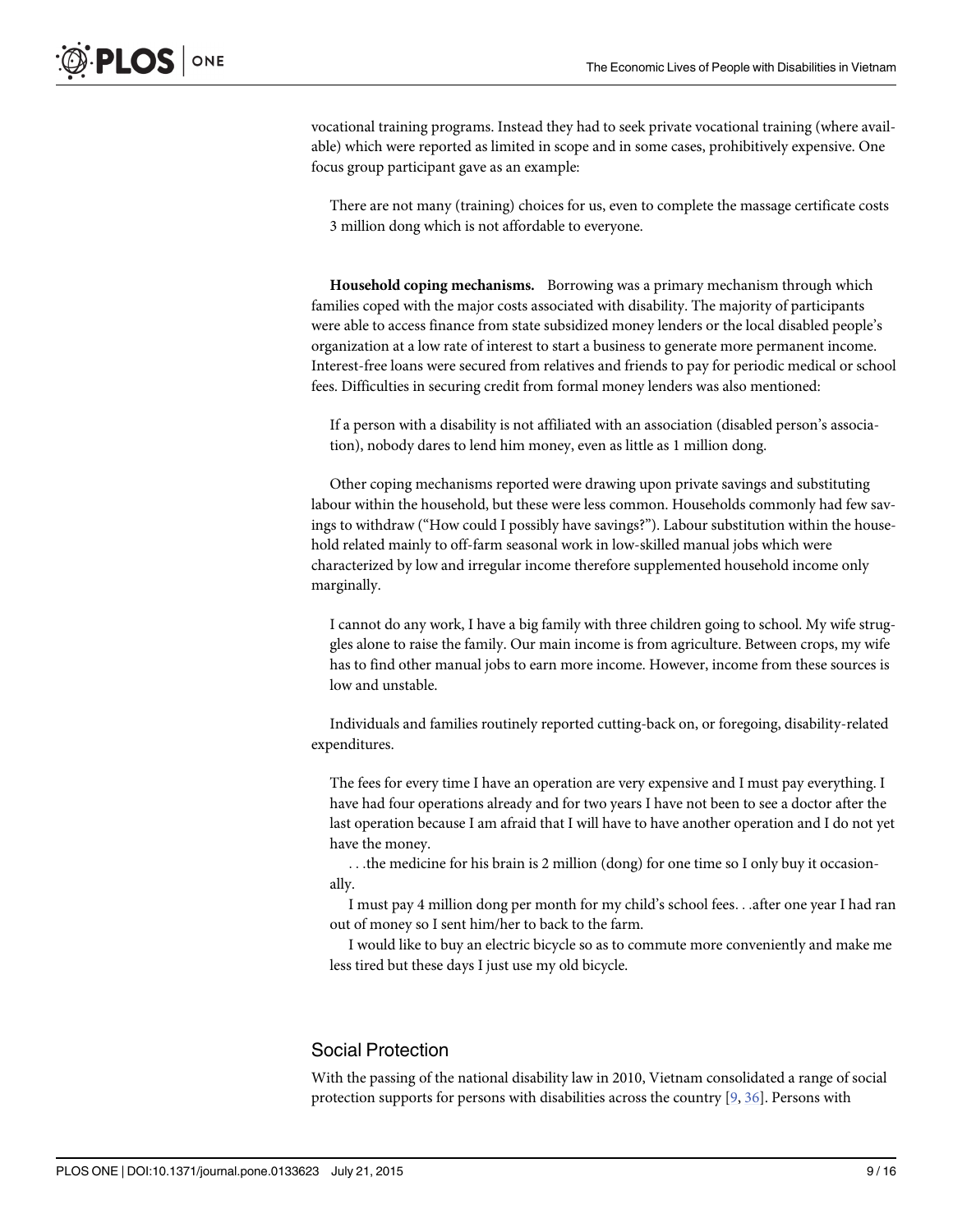<span id="page-9-0"></span>profound or severe disabilities are entitled to monthly income support, health insurance, education assistance, and public bus fare and other travel exemptions. Households with profoundly disabled members are also entitled to an additional monthly caregiver support allowance. Any person with a disability, identified under the law, is eligible for loans with preferential interest rates from the Social Policy Bank.

Determination of who is eligible for social protection supports is made by commune committees comprising a president, local Government and union representatives using a disability assessment tool [\[37\]](#page-15-0). Over half (58%) of our study participants were receiving income support and health insurance, either through the disabled person's association or local commune/ward committee. People either received all available social assistance or nothing as one respondent said: "My husband and I pay everything ourselves; there are no outside supports."

Social protection supports, in general, were gladly received but were not consistent with reported needs. The most successful program, as judged by respondents, was the social credit program where applicants could apply for a low-interest loan for business development and job creation activities. Bus fare waivers and education assistance were viewed as the least successful programs due to problems in accessing public buses and schools. Specific comments on each program included:

Monthly income support. According to our informants, the amount of money currently available through monthly payments did not make a major difference in the expenses of recipient households. Amounts varied from a minimum of 360,000 dong for a single person payment to a maximum of 720,000 dong for a household with an additional carer allowance. These sums constituted between 13–26% of the monthly minimum wage in the areas under study. As one recipient put it, "the amount is not even enough to buy rice (for the family)."

Other concerns raised were with complex application procedures and the fact that not all persons with disabilities were eligible for monthly support, including children.

I am currently preparing my application file, but the paperwork and administration is excessive/complicated so I am having difficulties. I don't know when I will receive the money.

The wish of every person with a disability is to receive the income support to ease some of their economic difficulties but in reality this is not the case.

Health insurance. The majority of recipients found the non-contributory health insurance programme and the health insurance card useful whereas others reported it was "virtually unused" due to out-of-pocket payments, perfunctory examinations, long waiting times and administrative procedures. A repeated concern was that insurance did not cover all of the costs of required services, equipment and medication with some respondents paying a significant proportion of the total health care costs out-of-pocket.

I have sleep apnea and it is not included in the list of exempted conditions hence I must buy all the necessary equipment.

My child needs acupressure treatment. It costs about 10 million (per year) however insurance only covers 30%, the remaining 70% is a lot for us to cover.

My eyes often get sore and need medication. Health insurance covers a part but many types of medication are not included on the list of exempted or discounted medications.

Costs associated with assistive devices or travel to health facilities were not covered under insurance, and focus group members reported that often local doctors did not give the referrals needed for rehabilitation services available at provincial hospitals, which imposed higher costs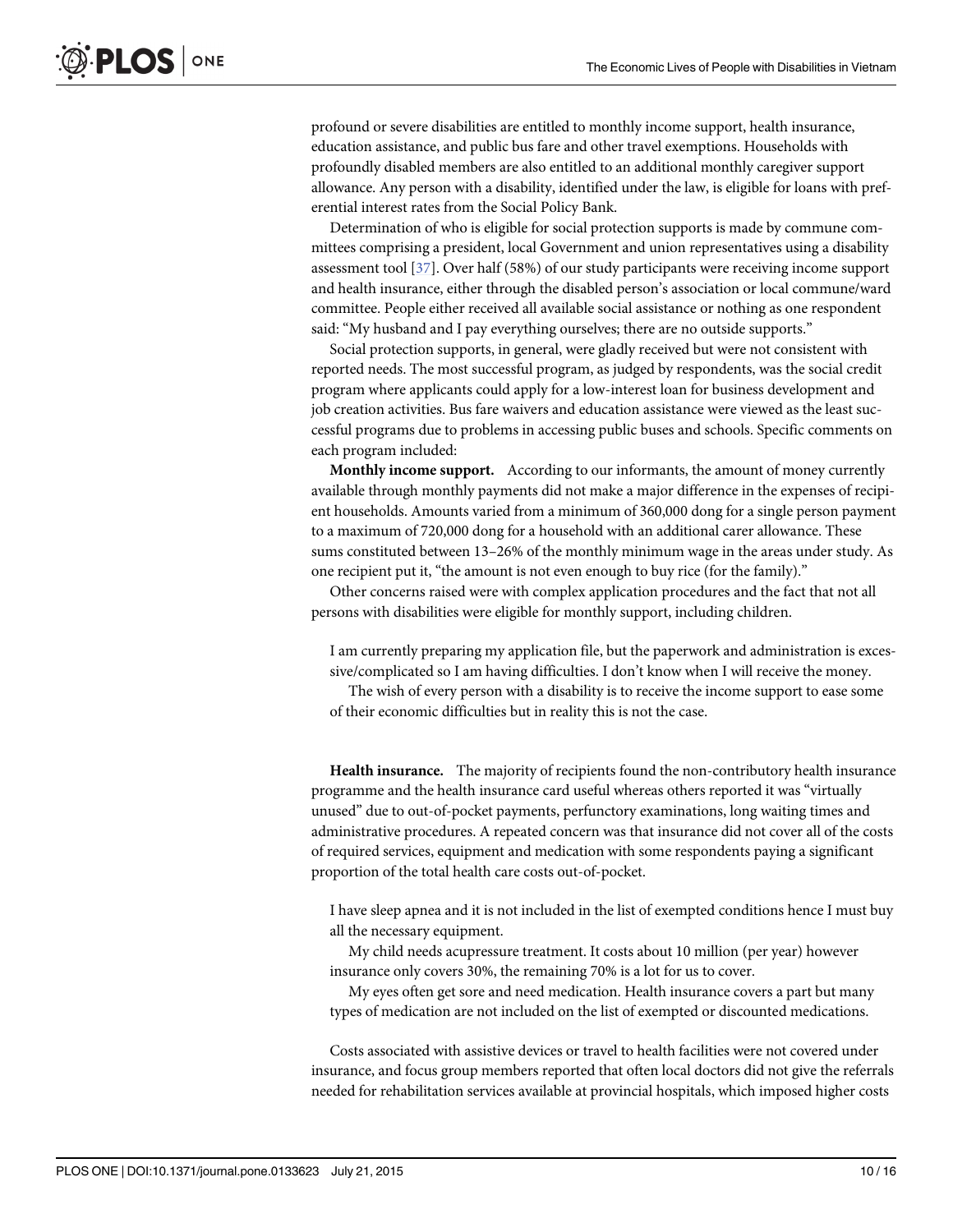on the families pursuing treatment. As was true of the Monthly Income Support programme, a widely voiced concern was that not all persons with disabilities were able to receive non-contributory health insurance.

Currently, only persons that are identified as social beneficiaries and eligible for the monthly income support can receive the free health insurance card. I do not think that this is fair as all people with disabilities have health care needs.

Public bus fare waivers. Few persons with disabilities reported being able to take advantage of the public bus fare waiver. Part of this was due to difficulties in getting on and off buses without assistance, particularly for people with mobility impairments. As one person stated: "catching a bus on my own is nearly impossible for me." Many bus drivers and members of the public had little or no awareness of how to assist people with disabilities in getting on or off the bus. The result was, as another physically disabled person stated, "when catching a bus, I am often left behind. There are times I could not get on a bus even after two or three hours waiting."

Low-interest loans. Loans sourced from the State Social Bank for business development or job creation activities were adjudged as suitably flexible to the needs of persons with disabilities. The loan conditions included a maximum amount of 20 million dong for a term of two years at a monthly rate of interest of 3.6% paid in monthly or tri-monthly instalments.

I think it (social credit program) is good. The interest rate is low and you do not need collateral, which suits us as most of us are poor. The application procedures are simple, not much paperwork. And you have options when you can pay back, this also suits us because sometimes we have money (to pay the loan), sometimes we don't.

It is noted, however, that some respondents reported using the loan for other than its intended purpose, instead being used to meet pressing medical expenses or to purchase an assistive device.

Education assistance. Because members of our focus groups were adults, few study participants had benefited from the 2010 Government decree on public school fee exemptions for poor children with disabilities, [\[13\]](#page-14-0). One issue raised by a number of informants, however, was that public schools were still not inclusive for all children with disabilities while special schools, which were prohibitively expensive even for non-poor families, were not subject to fee discounts. Vocational training was also consistently recognized as a large unmet need. As one participant noted: "what we blind people really need is programs that train us in professional job skills that are suitable to us and can earn a good salary, such as computing and accounting."

# **Discussion**

Overall, the evidence from quantitative studies thus far points toward individuals with disability having sizable extra costs. These include both costs associated with opportunities foregone and those directly associated with disability. Quantitative methods tell us little explicitly about how costs interact and how individuals and families attempt to balance or manage these extra costs and what the longer-term impact on their welfare is. The qualitative approach adopted in this paper offers further insight into these issues in the context of Vietnam, a low-middle income country with a relatively advanced legal and institutional framework for the provision of social protection support for persons with disabilities. We explore the economic costs of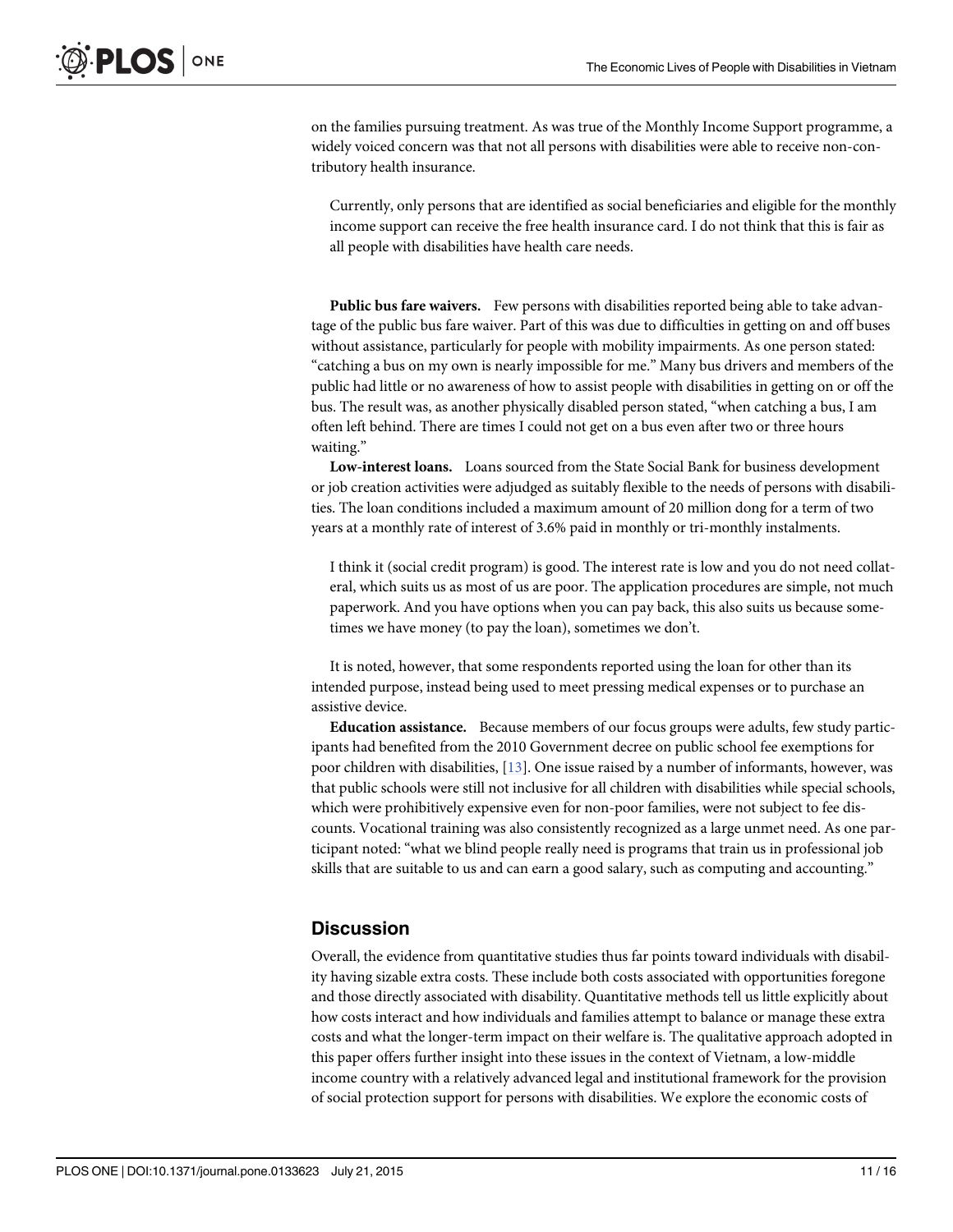<span id="page-11-0"></span>disability and how current state supports reflect and address the expressed economic needs of households.

With respect to the costs of disability, our study results points to a dynamic of low and unstable income combined with the extra direct costs of disability as the cause of economic difficulty for individuals and families. The majority of our disabled participants were working yet due to multiple barriers in entering the formal labour market, had to create their own employment in the informal labour market. The level of income generated through these informal jobs was not sufficient or stable enough to meet the costs associated with their disability. Findings are reflected in national living standards data where among persons with disabilities that were working (44%), the overwhelming majority were working the informal sector either as farmers or self-employees (87%) (our calculation using the 2006 Vietnam Household Living Standards Survey (VHLSS) and high disability threshold as defined in [[5\]](#page-14-0)).

Health care and related-costs were particularly burdensome for individuals and families. A major concern reported by our study participants were medication and travel costs associated with health facility visits. Once again, findings are consistent with national living standards data where these two cost items comprise 64% and 75% of total inpatient- and outpatientrelated costs, respectively, for persons with disabilities [\[38\]](#page-15-0). Aside from costs associated with health care facility visits, households reported a variety of on-going expenses associated with disability, including medication, rehabilitation, travel and private tuition. The on-going costs concerned people most because they affected people's daily life and decisions. All direct costs reported occurred throughout the life cycle (all ages) hence they are expected to have an impact on today's economic wellbeing, but also a cumulative impact in the long term.

We found significant indirect costs for many households associated with caregiving, which included time spent transporting the family member with disabilities, and in accompanying them on health facility visits. Costs associated with care-giving were greatest for persons with disabilities that were not working, which further compounded income deprivation for these families. This was not the case for the majority of our study participants whose care-giving was incorporated into the daily domestic duties of other household members. People with high care needs were presumably less able to attend our focus groups. Another issue is that the majority of people in the focus groups were disabled adults and thus may be unaware of choices made by carers at some earlier point in their lives where opportunities or options for other types of work were forgone.

The costs associated with disability invoked a range of coping mechanisms among households. Borrowing was a primary mechanism through which families coped, consistent with quantitative findings on health and disability shocks from Vietnam [[30](#page-15-0), [32](#page-15-0)]. The majority of participants were able to access cheap finance, which may be a reflection of the higher levels of social capital of the group under study. However, difficulties in gaining access to formal credit organizations were mentioned, which is a notable concern for people without access to cheaper forms of credit or informal networks such as ethnic minority persons with disabilities in remote areas of central Vietnam who draw upon high-interest loans and sold land to pay for medical costs [[26](#page-15-0)]. Other cited coping mechanisms, including drawing upon private savings and substituting labour within the household, are supported by other disability research from Vietnam [\[26,](#page-15-0) [32\]](#page-15-0).

Quantitative findings indicate that such coping mechanisms help Vietnamese households to maintain consumption in the short to medium term [[32](#page-15-0)]. However, they are based upon actual expenditures and ignore the opportunity costs to the household. Foregoing expenditures on education, health care, medication, rehabilitation, assistive devices and specialized vehicles for family members with disabilities were all reported in our study due to a range of reasons including lack of availability, accessibility or affordability. Forgoing critical expenditures for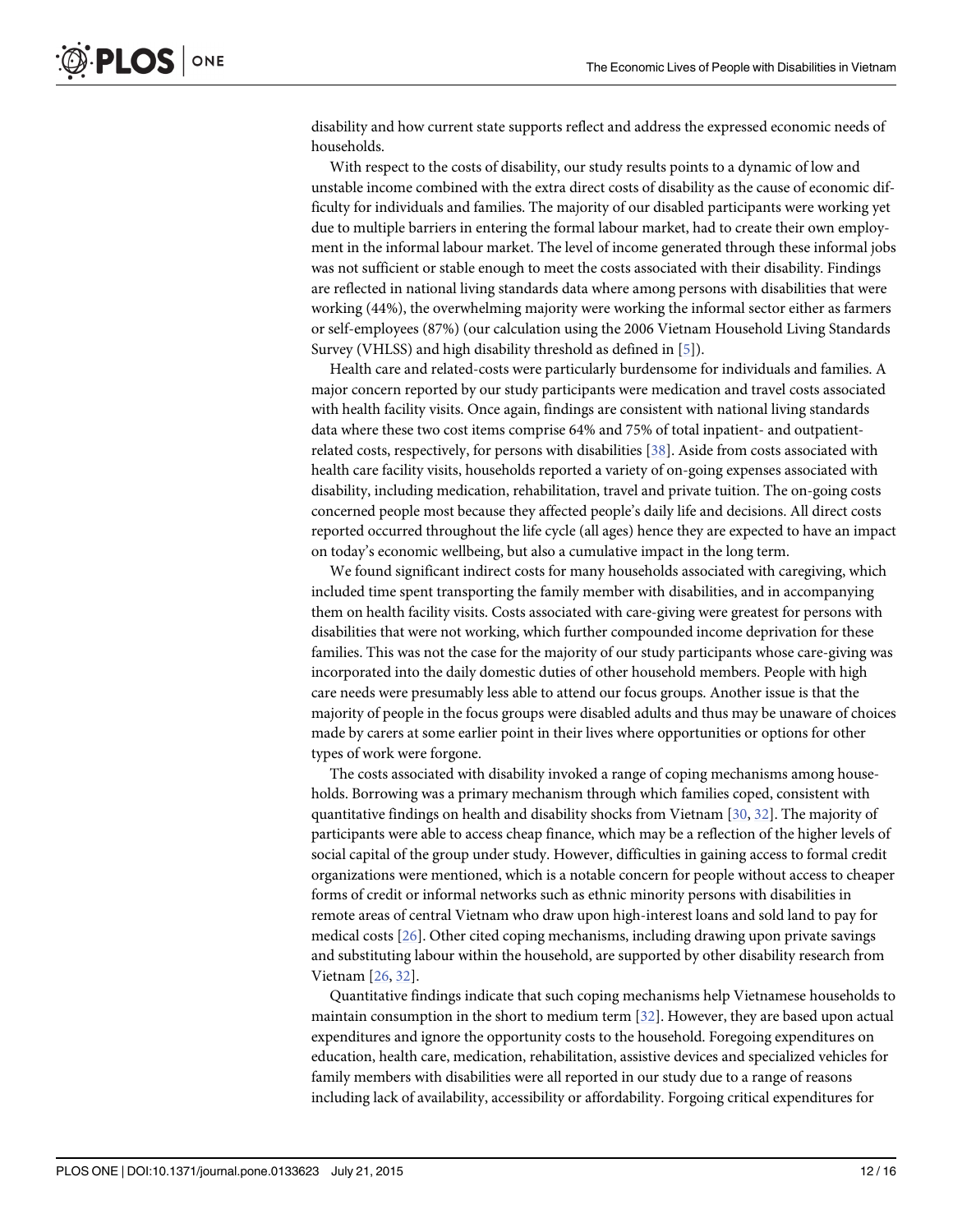<span id="page-12-0"></span>persons with disabilities deprive them of the opportunity to participate more fully in productive, domestic and community life, which has spill-over effects on the lives of other family members.

Meeting school fees of children on a single income when one parent was not working due to disability was identified as a particular challenge in these focus groups, comparable with findings from India [[25\]](#page-15-0). Furthermore, quantitative findings from Vietnam reveal a reduction in household education expenditures in the event of disability or illness [\[32](#page-15-0)], and that non-disabled Vietnamese children with disabled adults in their household are significantly less likely to attend school [[16\]](#page-14-0). This is expected to carry lasting inter-generational effects to household welfare as returns to human capital investment in LMICs are high [[39](#page-15-0)]. These findings have relevance to policy makers since typically, as in Vietnam, non-disabled children of persons with severe disabilities are not entitled to school fee exemptions.

Whilst the proportion of participants in this study receiving Government supports was higher than the national average, likely due to the political connectedness of the group, many households did not receive any social assistance supports. In 2006, about one-third and onehalf of Vietnamese persons with a high disability threshold received monthly income support and health insurance, respectively (our calculations using VHLSS 2006). One concern consistently raised by focus group members was that not all persons with disabilities were eligible for social protection supports. Currently, under the national disability law only persons classified as having severe or profound disabilities—persons with disabilities who are unable to perform some or any basic activities of daily living such as walking, dressing, and personal hygiene—are entitled to social protection supports [[36](#page-15-0)]. This likely only captures persons in the highest disability threshold. The findings from this and other studies on disability and poverty in Vietnam [\[5](#page-14-0), [14](#page-14-0), [38](#page-15-0)] suggest that persons with mild/moderate disabilities, as defined under the law, also have high needs for social protection support: "persons with impairment which suffer functional limitation and difficulties in activities of daily living, work, or study" [\[9\]](#page-14-0).

Another predominant theme among focus group members was the lack of the current social assistance programmes to provide adequate funding for persons with disabilities to meet their economic needs. Cash transfer amounts were low by income replacement standards, and health insurance did not offer financial protection against all of the costs of care consistent with quantitative findings from Vietnam  $[20, 40]$  $[20, 40]$  $[20, 40]$  $[20, 40]$ . Assistive technology is a notable omission from insurance entitlements and a concern given the low level of usage and high cost of particular assistive technology found in this and in other studies in Vietnam [[41](#page-15-0)]. Rehabilitation services are a recent addition to the list of claimable insurance services in Vietnam yet accessibility remains low due to supply side barriers, consistent with findings from a government survey of seven communes in 2011 where four percent of persons with disabilities reported accessing formal rehabilitation services [\[42](#page-15-0)]. Public bus and school benefits are also limited by accessibility barriers, which result in added direct and indirect costs for the household. Parents (and siblings) of children currently denied school attendance often either pay for prohibitively expensive private education or tutoring, or take additional time out of their days to provide some substitute educational efforts. Similar concerns are voiced among parents of children living with autism spectrum disorder in Hanoi [[34](#page-15-0)].

It is important therefore not only that benefits are commensurate with needs but sufficient accommodations are made so that persons can avail themselves of benefits. The latter point is supported by quantitative evidence of improved district level health services, roads, and other indicators of good infrastructure lessening the link between disability and poverty in Vietnam [\[43](#page-15-0)]. A positive and unexpected finding from this research relates to the low-interest loan program, which likely has poverty alleviation effects in view of the difficulties that persons with disabilities face in securing paid employment and in accessing other microfinance programmes [\[44](#page-15-0)]. The longer-term implication of this indebtedness for the household remains unclear.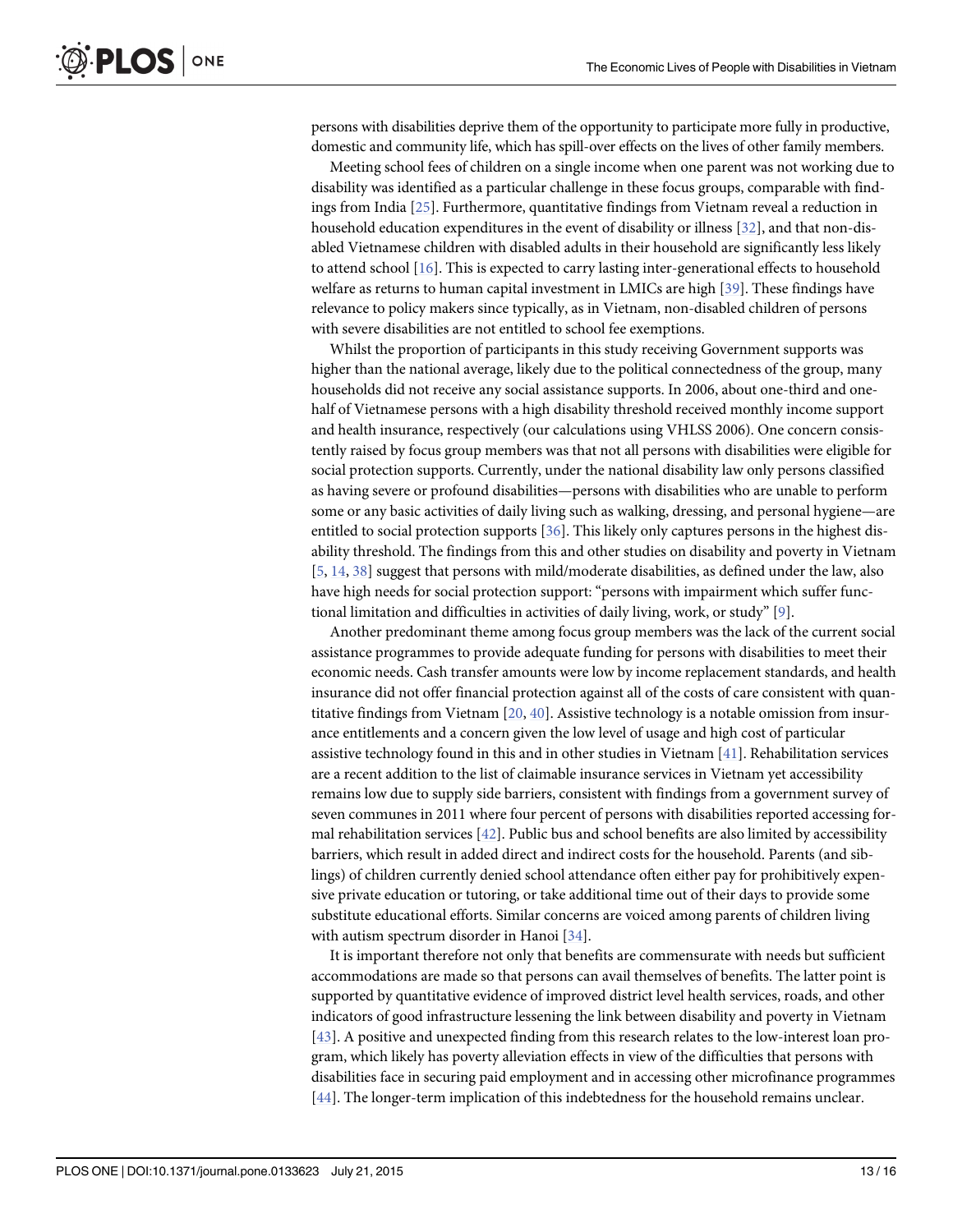#### Study limitations

We acknowledge an inherent bias in the recruitment of our sample in that not all persons and families with disabilities in Vietnam are associated with disabled people's organizations from which participants were recruited. We did not find any significant disparities in the lived economic experience of persons, and their families, by focus group location (semi-urban vs. urban), which may reflect the fact that the semi-urban district was a part of greater Hanoi or that participants in the urban ward were not able to take advantage of increased formal employment opportunities. It is noted, however, that many of the costs and barriers reported in this study are similar to those found among youth ethnic minority people with disabilities, and their families, in a remote area of central Vietnam [\[26](#page-15-0)]. Finally, the experiences and voices of persons with intellectual and mental health disabilities are less represented in this study due to difficulties in recruiting these persons as they were under-represented within the local disabled people's organizations.

# Conclusion

The economic lives of persons with disabilities and their families are distinct to other population groups with respect to the long-term intra-family effects. However, comparably little is understood on the economics of the population with disabilities. The majority of our study participants were working yet subject to economic hardship through the combination of low and unstable income with the additional burden of the extra costs of disability. The coping mechanisms commonly adopted by families to deal with these costs including borrowing and reducing and foregoing certain expenditures impeded their ability to invest in key expenditures for the individual with disabilities and other household members, threatening their economic welfare over the longer term. These findings show that there is a big gap between the goods and services used and those required thus drawing attention to the limitation of prevailing quantitative methods in the estimation of disability costs focused on the goods and services used.

Relative to other countries of equal or even greater level of development, Vietnam offers a strong suite of social protection supports for persons with disabilities. However, large challenges remain in extending supports to all those in need and in providing benefits commensurate with needs while providing sufficient accommodations in the environment so that persons can fully avail themselves of these benefits. One novel finding from this research is that lowinterest loans may provide an important short-term safety net for persons with disabilities, and their families in Vietnam and perhaps more generally in countries where, social protection systems are in their infancy.

A conclusion based on these focus groups is that co-ordination across government is required to build a strong and integrated system to support the economic integration of persons with disabilities, which remains a considerable challenge for Vietnam and for LMICs in general. In addition, as in many countries, broader attitudinal barriers within the family and the wider community are significant barriers to improving the economic standing of persons with disabilities in Vietnam. Improving attitudes around the capabilities of persons with disabilities within the community may significantly reduce several of the costs associated with disability for the individual and the household.

# Supporting Information

[S1 Data](http://www.plosone.org/article/fetchSingleRepresentation.action?uri=info:doi/10.1371/journal.pone.0133623.s001). (DOC)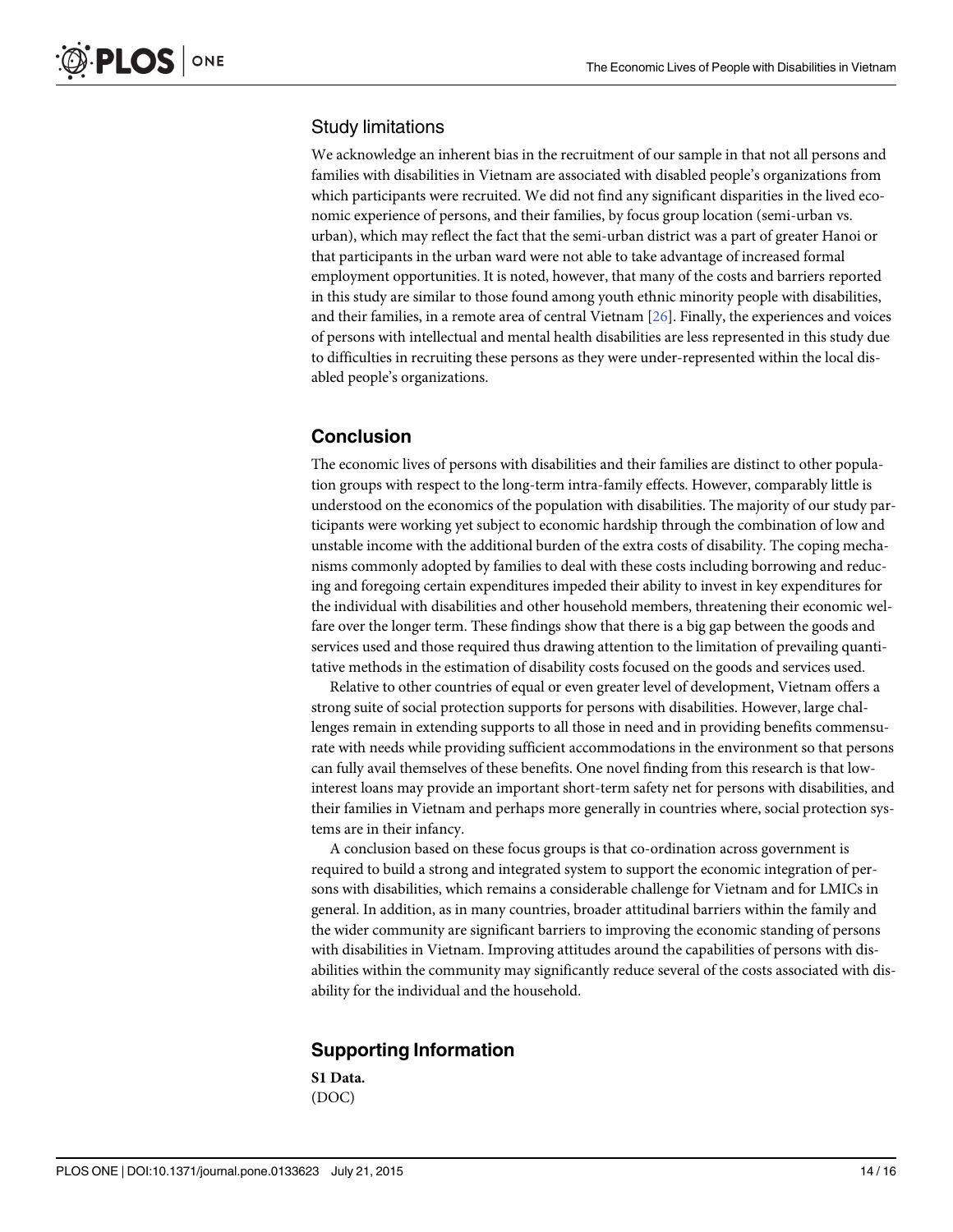# <span id="page-14-0"></span>Acknowledgments

We gratefully acknowledge Ms. Ha Nguyen and her team from The University of Labour and Social Affairs for their assistance in the conduct of the focus group interviews for this research. We also kindly acknowledge Dr. Nguyen Ngoc Toan, Bureau of Social Protection, Ministry of Labour, Invalids, and Social Affairs, for his assistance in the organization of a workshop in Hanoi to disseminate the findings from this research to stakeholders. We give our thanks to the participants of this workshop for their constructive feedback. Sophie Mitra benefitted from a faculty fellowship at Fordham University and was a visiting research scholar at Columbia Population Research Center.

### Author Contributions

Conceived and designed the experiments: MP NG DM SM ON. Performed the experiments: ON MP DM. Analyzed the data: ON MP. Contributed reagents/materials/analysis tools: NG DM. Wrote the paper: MP NG DM ON SM.

#### References

- [1.](#page-0-0) World Health Organization, World Bank. World Report on Disability. Geneva: World Health Organization, 2011.
- [2.](#page-0-0) Mitra S, Posarac A, Vick B. Disability and poverty in developing countries: A multidimensional study. World Development. 2013; 41:1–18.
- 3. Groce N, Kett M, Lang R, Trani J-F. Disability and Poverty: the need for a more nuanced understanding of implications for development policy and practice. Third World Quarterly. 2011; 32(8):1493–513.
- 4. Trani J-F, Loeb M. Poverty and disability: a vicious circle? Evidence from Afghanistan and Zambia. Journal of International Development. 2010;doi: [10.1002/jid.1709](http://dx.doi.org/10.1002/jid.1709)
- [5.](#page-0-0) Mont D, Nguyen CV. Disability and poverty in Vietnam. The World Bank Economic Review. 2011; 25 (2):323–59.
- [6.](#page-0-0) UNFPA. People with disabilities in Vietnam: Key findings from the 2009 Viet Nam Population and Housing Census. Hanoi: United Nations Population Fund, 2011.
- [7.](#page-1-0) Convention on the Rights of Persons with Disabilities, (2008).
- [8.](#page-1-0) UNESCAP. Incheon Strategy to "Make the Right Real" for Persons with Disabilities in Asia and the Pacific. Bangkok: United Nations Economic and Social Committee for Asia and the Pacific, 2012.
- [9.](#page-1-0) Disability Law. 51/2010/QH12 (2010).
- [10.](#page-1-0) Decree 13 Amending and Supplementing a Number of Articles of Decree 67/2007/ND-CP, (2010).
- 11. Health Insurance Law. 25/2008/QH12, (2008).
- 12. Decree 67 on policies to assist subjects of social protection. 67/2007/NP-CD, (2007).
- [13.](#page-1-0) Decree 49 On Provisions on free, reduced tuition, learning support costs and collection mechanisms, user fees for educational institutions under the national education system from the academic year 2010–2011 to 2014–2015. 49/2010/ND-CP, (2010).
- [14.](#page-1-0) Hoang MV, Kim GB, Nguyen LT, Palmer M, Nguyen TP, Le DB. Estimating the extra cost of living with disability in Vietnam. Global Public Health. 2015; 10(1):S70–S9. doi: [10.1080/17441692.2014.971332](http://dx.doi.org/10.1080/17441692.2014.971332)
- [15.](#page-1-0) Haveman R, Wolfe B. The economics of disability and disability policy. In: Culyer AJ, Newhouse JP, editors. Handbook of health economics. 1B. Amsterdam: Elsevier; 2000.
- [16.](#page-1-0) Mont D, Nguyen C. Does parental disabiilty matter to child education? Evidence from Vietnam. World Development. 2013; 48:88–107.
- [17.](#page-2-0) Zaidi A, Burchardt T. Comparing incomes when needs differ: equivalization for the extra costs of disability in the U.K. Review of income and wealth. 2005; 51(1).
- [18.](#page-2-0) Morciano M, Hancock R, Pudney S. Disability costs and equivalence scales in the older population in Great Britain. Review of Income and Wealth. 2014;doi: [10.1111/roiw.12108](http://dx.doi.org/10.1111/roiw.12108)
- [19.](#page-1-0) Hoogeveen JG. Measuring welfare for small but vulnerable groups: poverty and disability in Uganda. Journal of African Economies. 2005; 14(4):603–31.
- [20.](#page-1-0) Palmer M, Nguyen TMT. Mainstreaming health insurance for people with disabilities Journal of Asian Economics. 2012; 23:600–13.